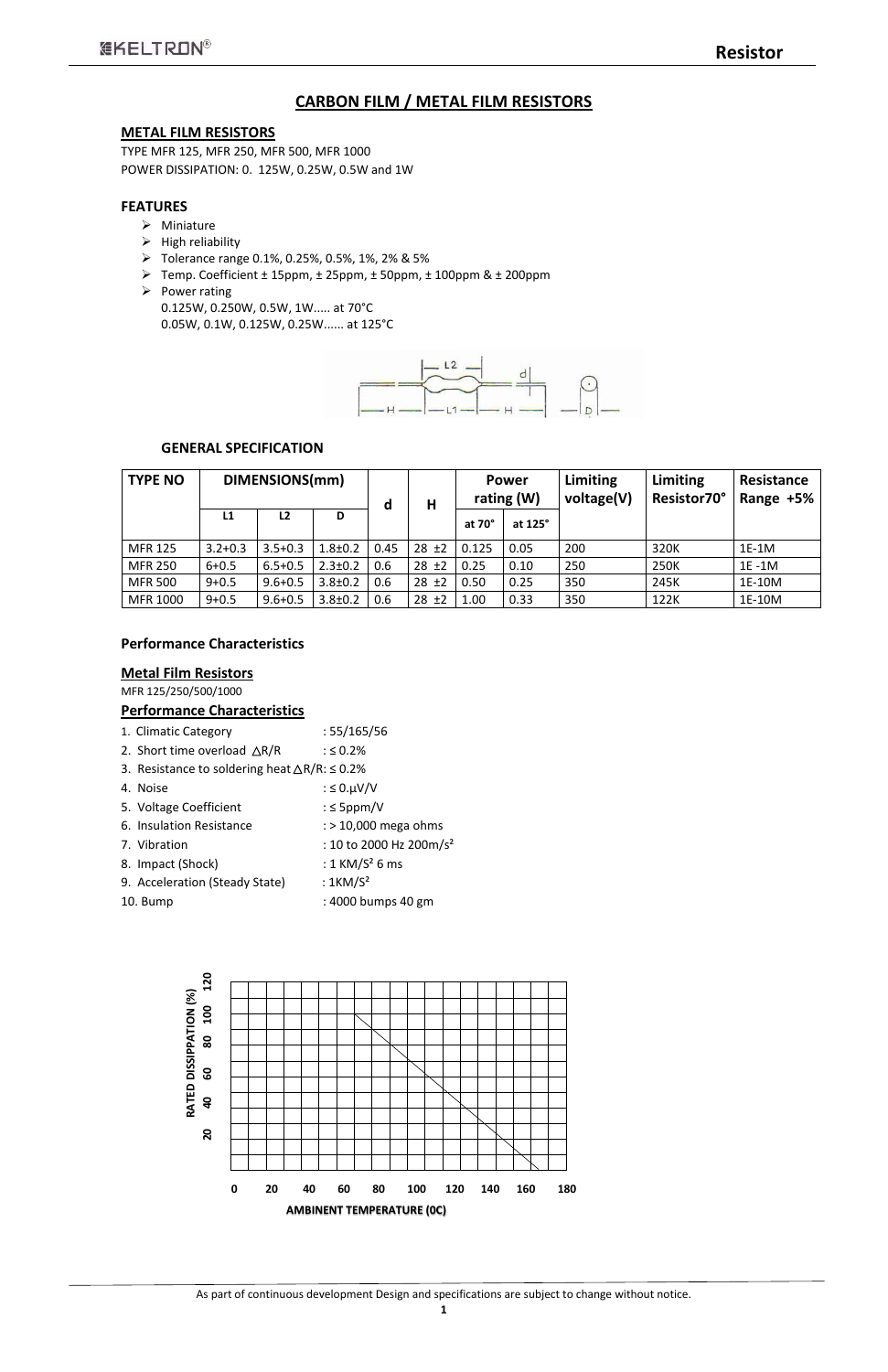#### **CARBON FILM RESISTORS**

TYPE : KRC 125, KRC 250, KRC 500, KRC 1000 POWER DISSIPATION: 0. 125W, 0.25W, 0.5W and 1W

## **FEATURES**

- $\triangleright$  Miniature
- $\triangleright$  High reliability
- $\triangleright$  Exceptional long term stability
- 
- $\triangleright$  Standard tolerance  $\pm 5\%$
- $\triangleright$  Variety of packaging bulk strip pack etc.
- $> 52$ mm & 26mm



|                |                  | <b>TCR</b> |         |                |                |                      |
|----------------|------------------|------------|---------|----------------|----------------|----------------------|
| <b>Type</b>    | <b>Tolerance</b> | 15ppm 25   | 50 ppm  | <b>100 ppm</b> | <b>200 ppm</b> | <b>Remarks</b>       |
|                |                  | ppm        |         |                |                |                      |
| <b>MFR 125</b> | $\pm$ 5%         |            |         | 10E-470K       | 1E-470K        |                      |
|                | ±1%              | 100E-100K  | 47E-    | 10E-470K       | 10E-470K       |                      |
|                | ± 0.5%           | 100E-100K  | 470K    | 10E-470K       | 10E-470K       |                      |
|                | ± 0.25%          | 100E-100K  | 47E-    | 10E-470K       | 10E-470K       |                      |
|                |                  |            | 470K    |                |                | Standard resistor    |
|                |                  |            | 47E-    |                |                | below or above       |
|                |                  |            | 470K    |                |                | range at each TCR    |
|                |                  |            |         |                |                | & tolerance on       |
| <b>MFR 250</b> | ±5%              | 10E-470K   | 10E-    | $1E-1M$        | $1E-1M$        | request              |
|                | ±1%              | 10E-470K   | 470K    | 1E-1M          | 1E-1M          |                      |
|                | ± 0.5%           | 10E-470K   | $10E -$ | 10E-1M         | $1E-1M$        |                      |
|                | ± 0.25%          | 10E-470K   | 470K    | 10E-1M         | 1E-1M          | $±$ 5% in E24 series |
|                | ± 0.1%           | 10E-470K   | $10E -$ | 10E-1M         | 1E-1M          | ±1% in E96 series    |
|                |                  |            | 470K    |                |                | All other close      |
|                |                  |            | $10E -$ |                |                | tolerance on E192    |
|                |                  |            | 470K    |                |                | series.              |
|                |                  |            | 10E-    |                |                |                      |
|                |                  |            | 470K    |                |                |                      |
| <b>MFR 340</b> | ±5%              | 10E-470K   | 10E-    | 10E-1M         | $1E-1M$        |                      |
|                | ±1%              | 10E-470K   | 470K    | 10E-1M         | 1E-1M          |                      |
|                | ± 0.5%           | 10E-470K   | $10E -$ | 10E-1M         | $1E-1M$        |                      |
|                | ± 0.25%          | 10E-470K   | 470K    | 10E-1M         | 1E-1M          |                      |
|                | ± 0.1%           | 10E-470K   | 10E-    | 10E-1M         | 1E-1M          |                      |
|                |                  |            | 470K    |                |                |                      |
|                |                  |            | $10E -$ |                |                |                      |
|                |                  |            | 470K    |                |                |                      |
|                |                  |            | 10E-    |                |                |                      |
|                |                  |            | 470K    |                |                |                      |
| <b>MFR 500</b> | ±5%              | 10E-1M     | 10E-1M  | 10E-1M         | 1E-10M         |                      |
|                | ±1%              | 10E-1M     | 10E-1M  | 10E-1M         | 1E-1M          |                      |
|                | ± 0.5%           | 10E-1M     | 10E-1M  | 10E-1M         | 1E-1M          |                      |
|                | ± 0.25%          | 10E-1M     | 10E-1M  | 10E-1M         | 1E-1M          |                      |
|                | ± 0.1%           | 10E-1M     | 10E-1M  | 10E-1M         | 1E-1M          |                      |
| MFR 1000       | ±5%              | 10E-1M     | 10E-1M  | 10E-1M         | 1E-10M         |                      |
|                | ±1%              | 10E-1M     | 10E-1M  | 10E-1M         | 1E-1M          |                      |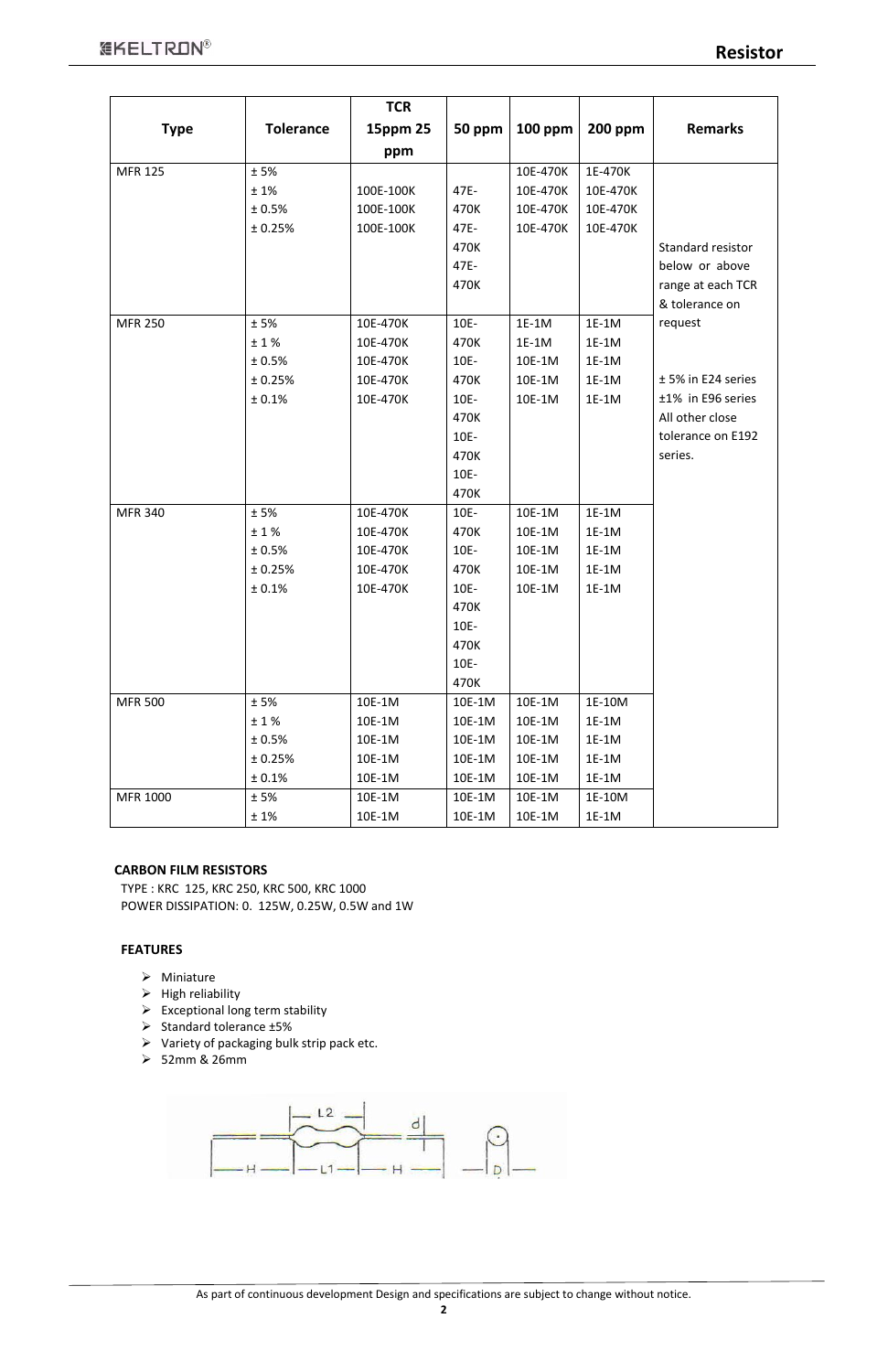### **GENERAL SPECIFICATION**

| <b>TYPE NO</b>  |             | DIMENSIONS(mm) |               |      |            |        | <b>Power rating</b><br>(W) | <b>Limiting</b><br>voltage(V) | Limiting<br>Resistor70° | <b>Resist-ance</b><br>Range +5% |  |  |
|-----------------|-------------|----------------|---------------|------|------------|--------|----------------------------|-------------------------------|-------------------------|---------------------------------|--|--|
|                 | L1          | L <sub>2</sub> | D             | d    | H          | at 70° | at 40°                     |                               |                         |                                 |  |  |
| <b>KRC 125</b>  | $3.2 + 0.3$ | $3.5 + 0.3$    | $1.8 + 0.2$   | 0.45 | $28 \pm 2$ | 0.125  | 0.166                      | 200                           | 320K                    | 1E-1M                           |  |  |
| <b>KRC 250</b>  | $6 + 0.5$   | $6.5 + 0.5$    | $2.3 \pm 0.2$ | 0.6  | $28 \pm 2$ | 0.25   | 0.34                       | 250                           | 250K                    | $1E - 1M$                       |  |  |
| <b>KRC 500</b>  | $9 + 0.5$   | $9.6 + 0.5$    | $3.8 \pm 0.2$ | 0.6  | $28 \pm 2$ | 0.50   | 0.75                       | 350                           | 245K                    | 1E-10M                          |  |  |
| <b>KRC 1000</b> | $9 + 0.5$   | $9.6 + 0.5$    | $3.8 \pm 0.2$ | 0.6  | $28 \pm 2$ | 1.00   | 1.50                       | 350                           | 122K                    | 1E-10M                          |  |  |

### **Performance Characteristics**

#### **Carbon Film Resistors**

KRC 125/250/500/1000

## **Performance Characteristics**

- 1. Climatic Category : 55/155/56
- 2. Stability : +/-3%
- 3. Temperature Coefficient of Resistance PPM/°C

|                 | 1 ohm to 100K     | >100K to 1M ohm            | >1M ohm to 10M ohm |
|-----------------|-------------------|----------------------------|--------------------|
| <b>KRC 125</b>  | 300               | 500                        | 800                |
| <b>KRC 250</b>  | 350               | 500                        | 800                |
| <b>KRC 340</b>  | 350               | 500                        | 900                |
| <b>KRC 500</b>  | 350               | 500                        | 800                |
| <b>KRC 1000</b> | 350               | 600                        | 900                |
| 4. Vibration    |                   | : 10 Hz to 1000 Hz 200 m/s |                    |
|                 | 5. Impact (Shock) | : $1$ KM/S <sup>2</sup>    |                    |
| 6. Acceleration |                   | : $1$ KM/S <sup>2</sup>    |                    |
| 7. Bump         |                   | : 4000 bumps 40 gm         |                    |

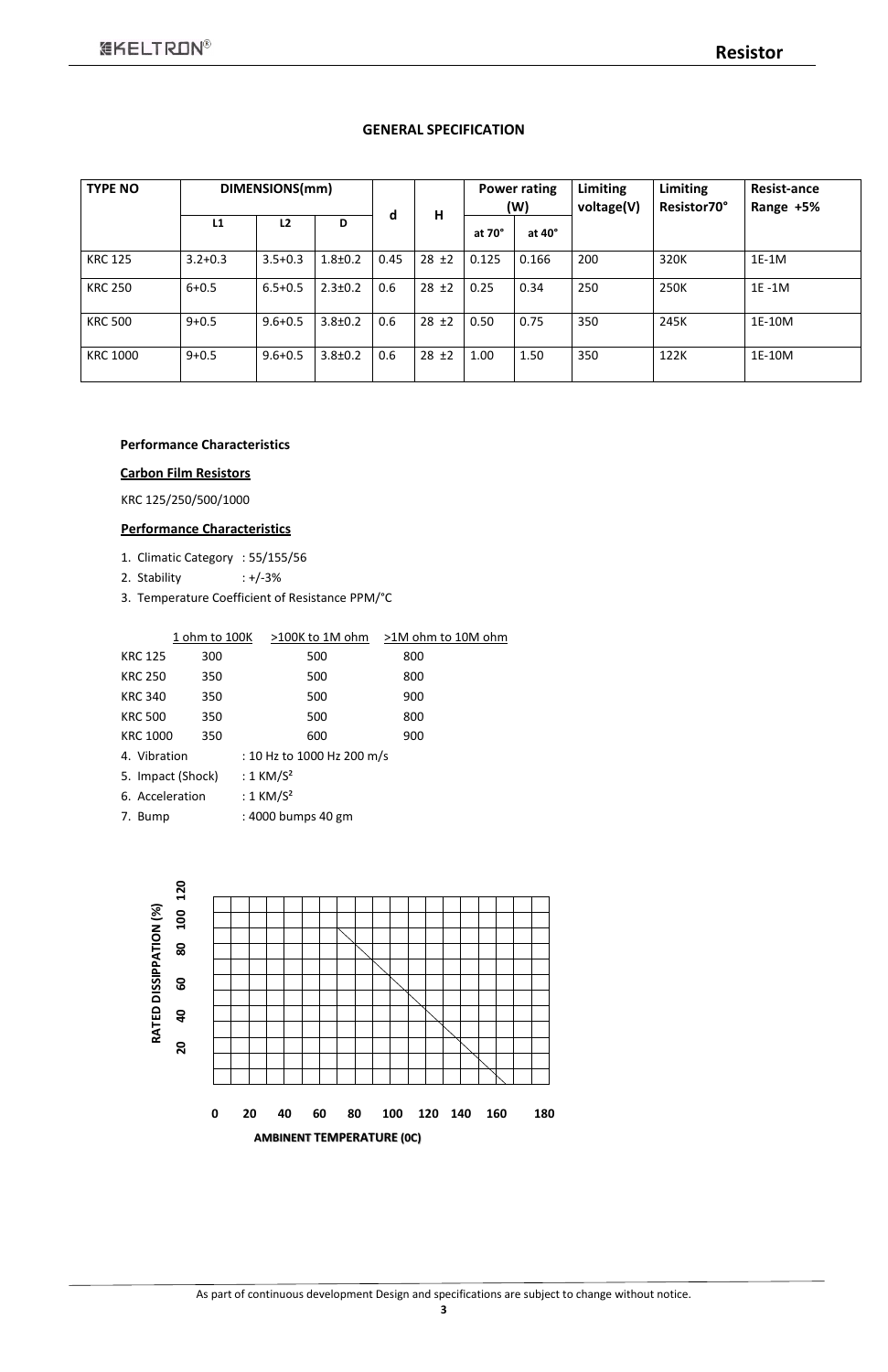

- 1) Colour Bands
- As per international colour codes)
- 2) Spiralling Track
- 3) Filim
- 4) Ceramic Substrate
- 5) Pre Coat
- 6) Lacquer coating
- 7) Pre formed caps
- 8) Welded joints
- 9) Tin coated Copper wire

## **SIGNIFICANT FIGURES OF NOMINAL RESISTANCES**

 **1) five colour band (E 96) 2) four colour band (E24)**

1st signficant figure -

2nd signficant figure

ЕB

Tolerance

Multiplier



## **LEAD TAPE PACKING**

## **FEATURES**

Precise dimensions, uniform spacing Automatic mounting on.P.C.B possible. Preparation for P.C.B mounting simplified due to uniform ie.d spacing.



| E <sub>6</sub> | 1.0  |             |              |             | 1.5 |                                            |      |     | 2.2 |     |                                                                       |    | 33 |     |     |      | 4.7  |      |     |                                         | 6.8 |               |      |      |
|----------------|------|-------------|--------------|-------------|-----|--------------------------------------------|------|-----|-----|-----|-----------------------------------------------------------------------|----|----|-----|-----|------|------|------|-----|-----------------------------------------|-----|---------------|------|------|
| E12            | 1.0  |             | 1.02         |             | 1.5 |                                            | 1.6  |     | 2.2 |     | 2.7                                                                   |    | 33 |     | 3.9 |      | 4.7  |      | 5.6 |                                         | 6.8 |               | 8.2  |      |
| E24            | 1.0  | 1.02        | $1.02$   1.3 |             | 1.5 | $1.6\,$                                    | 1.6  | 2.0 | 2.2 | 2.4 | 2.7                                                                   | 30 | 33 | 3.6 | 3.9 | 4.3  | 4.7  | 5.1  | 5.6 | 6.2                                     | 6.8 | 7.5           | 8.2  | 9.1  |
| E96            | 1.00 |             |              |             |     | $1.82$   $1.02$   $1.07$   $1.02$   $1.13$ | 1.15 |     |     |     | $1.18$   1.21   1.24   1.27   1.30   1.33   1.37   1.40   1.4         |    |    |     |     |      | 1.47 | 1.50 |     | $1.54$   $1.58$                         |     | $1.62$   1.65 | 1.69 | 1.74 |
|                | 1.78 |             |              |             |     | $1.82$   $1.02$   $1.91$   $1.02$   $2.00$ | 2.05 |     |     |     | 2.10 2.15 2.21 2.26 2.32 2.37 2.43 2.49 2.55 2.61 2.67 2.74 2.80      |    |    |     |     |      |      |      |     |                                         |     | 2.87   2.94   | 3.01 | 3.09 |
|                |      | $3.16$ 3.24 |              | $1.02$ 3.40 |     | 1.02 3.57                                  | 3.66 |     |     |     | $3.74$ $3.33$ $3.92$ $4.02$ $4.12$ $4.22$ $4.32$ $4.12$ $4.12$ $4.53$ |    |    |     |     |      | 4.64 | 4.75 |     | 4.87   4.99                             |     | $5.11$ 5.33   | 5.36 | 5.49 |
|                |      |             |              |             |     | 5.62 5.76 1.02 6.04 1.02 6.34              | 6.49 |     |     |     | 6.66 6.91 6.96 7.15 7.32 7.50 7.68 7.87                               |    |    |     |     | 8.06 |      |      |     | 8.25   8.45   8.66   8.87   9.09   9.31 |     |               | 9.53 | 9.76 |